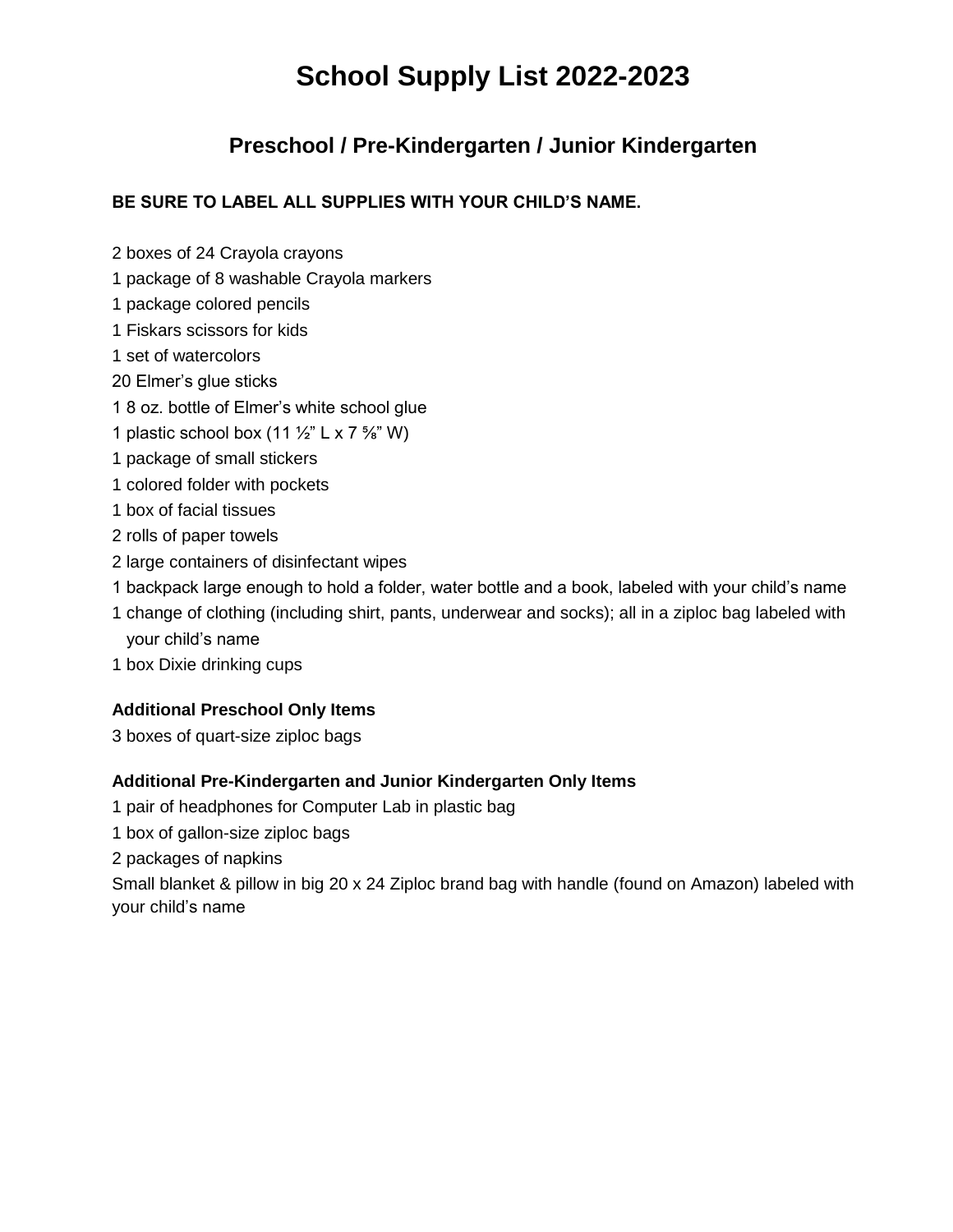# **Kindergarten**

**Please mark backpack, folder, and notebook with student's first and last name. Please write your student's name on all clothing!**

- 1 backpack large enough to hold a folder and book
- 1 wide-lined spiral notebook (thick size)
- 1 plastic pencil box
- 1 set of watercolor paints
- 1 pair of scissors (Fiskars for Kids)
- 1 folder with pockets
- 1 pair of headphones/earbuds for Computer Lab in plastic bag
- 2 packages of markers (classic colors only)
- 1 box colored pencils
- 1 box facial tissues
- 1 package of stickers (at least 24 appropriate for Kindergarten age children)
- 25 glue sticks (really, we use them all!)
- 2 boxes of crayons (24 count)
- 1 large container of disinfectant wipes
- 1 box of ziploc bags (snack, quart, or gallon size)

### **First Grade**

#### **Please label all items.**

- 1 backpack or book bag large enough to hold folder
- 2 boxes crayons (only 24 count basic colors)
- 24 sharpened #2 lead pencils—only plain yellow (no decorated or fancy pencils, please sharpen)
- 1 pair of headphones/earbuds for Computer Lab in plastic bag
- 2 folders—bottom pocket (no plastic) one labeled "Stay at School" and one labeled "Take Home"
- 1 red pens
- 1 pair of pointed tip scissors (Fiskars for Kids)
- 1 plastic pencil box (not bag) large enough to hold crayons and markers
- 3 glue sticks
- 2 packages fat markers, classic colors
- 2 packages thin markers, classic colors
- 2 packages colored pencils
- 2 white art erasers
- 2 boxes facial tissues
- 1 large container of disinfectant wipes
- 2 Primary Journals (writing lines and a space for a picture) found at Walmart, Office Depot or Amazon
- **Boys**: 1 roll of paper towels
- **Girls**: 1 package baby wipes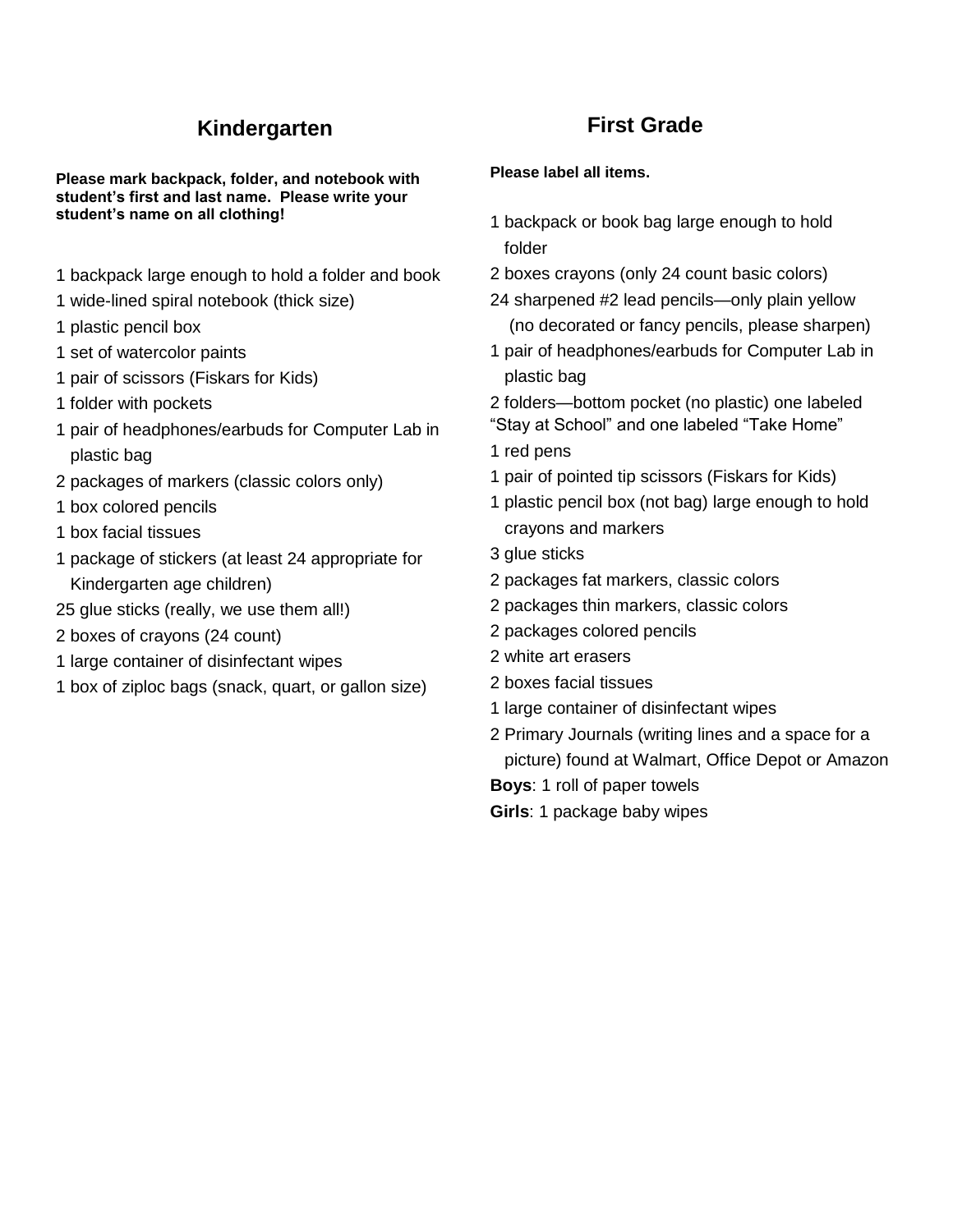### **Second Grade**

#### **Please mark all items with student's name, unless (\*).**

No large binders or trapper keepers

- 1 backpack or book bag
- 2 pairs of child-size scissors
- 2 boxes of crayons (24 count or less)
- 1 plastic pencil box
- 2 wide-ruled spiral notebooks
- 4 pocket folders not plastic, bottom pockets
- 2 sets of fine markers
- 2 sets of wide markers
- 1 self-contained pencil sharpener
- 2 red pens for grading
- 1 set 12 colored pencils
- 1 ruler with inches and centimeters
- 1 100 count pack of white 3x5 index cards
- 1 set watercolor paints
- 5 glue sticks
- 1 Primary Journal (writing lines and a space for a picture)
- 24 #2 pencils, sharpened
- 1 bottle of glue
- 1 pair of headphones/earbuds for Computer Lab in plastic bag
- 1 package of baby wipes
- 1 package of wide lined notebook paper
- 1 box facial tissues (\*)
- 1 container of Clorox disinfectant wipes (\*)
- **Girls**-1 box of gallon Ziploc bags
- **Boys**-1 box of sandwich bags

### **Third Grade**

#### **Please mark all items with student's name, unless (\*).**

- 1 large backpack
- 1 Pencil box
- 1 12-inch ruler displaying inches and centimeters (clear plastic is best, no bendable rulers)
- 1 pair scissors (small, sharp Fiskars)
- 1 package of markers
- 1 box of crayons
- 2 large erasers
- 1 package of colored pencils (16 or 24 count)
- 4 red pens
- 4 plastic horizontal pocket folders with fasteners in primary colors: red, yellow, green and blue
- 1 set of multiplication/division flash cards
- 1 Rosary to keep at school
- 24 # 2 pencils (sharpened)
- 3 glue sticks and 1 bottle of white glue
- 1 pair of headphones/earbuds for Computer Lab in plastic bag
- 2 wide-ruled Composition notebooks (not spiral) 75-100 pages
- 1 spiral notebook
- 1 sports bottle (non-leaking) for water
- 2 extra-large book covers
- 4 black pens
- 1 Black Expo Marker
- 1 Expo Eraser
- 1 container of disinfectant wipes
- (\*) 2 boxes facial tissues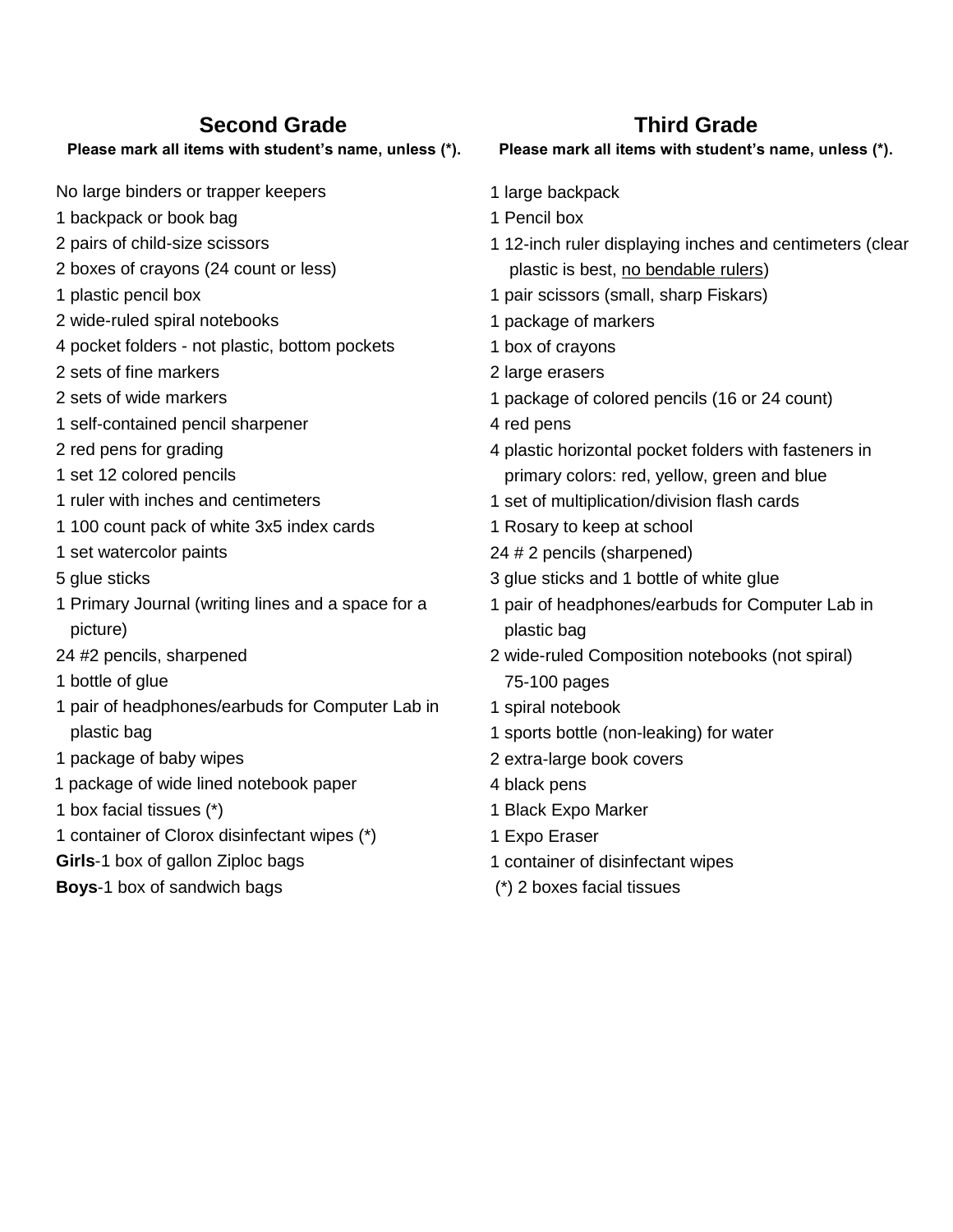### **Fourth Grade**

- 1 backpack that will fit into locker
- 1 expandable file (NO TRAPPERS OR 3 RING BINDERS)
- 2 single subject spiral notebooks
- 2 two-pocket folders
- 12 #2 pencils (mechanical or regular)
- 4 blue or black pens
- 4 red pens
- 1 pencil pouch (NO PENCIL BOXES)
- 4 glue sticks
- 1 black sharpie marker
- Colored pencils (no specific count)
- Markers, thin and thick (no specific count)
- 1 24 count Crayons
- 1 pair scissors
- 1 big eraser
- 1 package lined notebook paper
- 1 pair of headphones/earbuds for Computer Lab in plastic bag
- 1 package of Expo black dry erase markers
- 1 protractor

## **Fifth Grade**

- 1 backpack (must be big enough to hold a folder)
- 1 expandable folder with 8 tabs (no trappers or 3-ring binders)
- 2 **plastic** pocket folders
- 4 composition books
- 1 One subject notebook with pocket (Music Class)
- 2 packages of lined notebook paper
- 24 #2 pencils
- 1 large eraser
- 10-12 black or blue pens
- 1 package of red pens
- 1 package of colored pencils
- 1 box of crayons
- 1 package of markers
- 4 glue sticks
- 1 pair scissors
- 1 ruler
- 2 Expo black dry erase markers
- 3 extra-large book covers
- 1 large container of disinfectant wipes
- 1 box facial tissues
- 1 pair of headphones/earbuds for Computer Lab in plastic bag